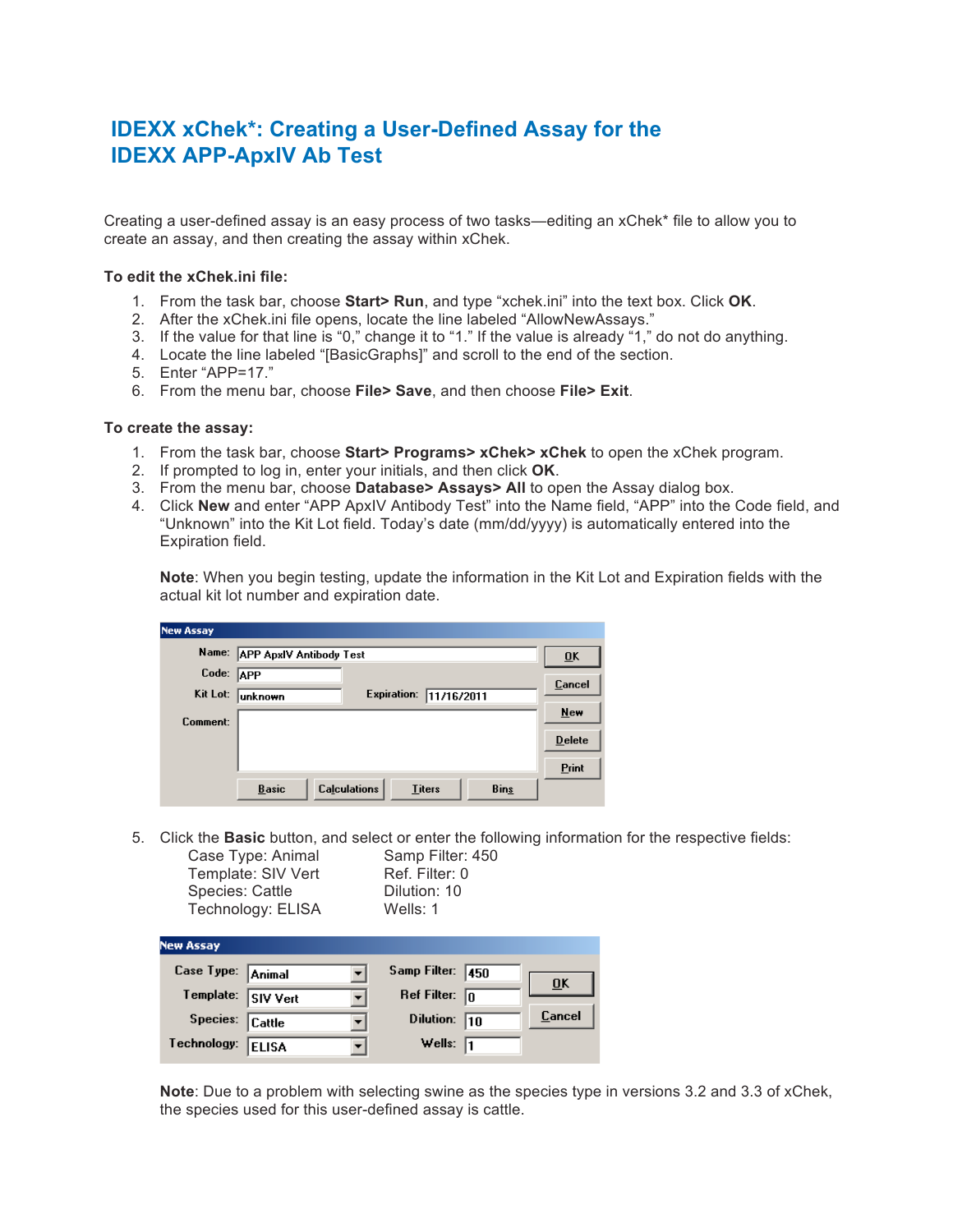- 6. Click **OK** to save the settings.
- 7. Click the **Calculations** button, and select or enter the following information:

Formulas: "S" Part of Ratio: Sample1 - Negative "P" Part of Ratio: Positive - Negative "N" Part of Ratio: None Blocking Factor: None

First Calculation: Variable: S/P Positive Cutoff: 0.5 Suspect Cutoff: 0.4 Comparison: >=

**Note:** xChek does not support the S/P% calculation. Instead, xChek calculates an S/P value. The cutoff values have been updated to match the new calculation and the interpretation is the same.

|  | <b>New Assay</b>                                                                                                                                       |      |                                                                                                                               |                     |  |  |  |  |
|--|--------------------------------------------------------------------------------------------------------------------------------------------------------|------|-------------------------------------------------------------------------------------------------------------------------------|---------------------|--|--|--|--|
|  | <b>Formulas</b>                                                                                                                                        |      |                                                                                                                               |                     |  |  |  |  |
|  | "S" Part of Ratio:<br>Sample1 - Negative<br>"P" Part of Ratio:<br>Positive - Negative                                                                  |      |                                                                                                                               | OK                  |  |  |  |  |
|  |                                                                                                                                                        |      |                                                                                                                               | Cancel              |  |  |  |  |
|  | "N" Part of Ratio:<br>None                                                                                                                             |      |                                                                                                                               | Reset               |  |  |  |  |
|  | <b>Blocking Factor:</b>                                                                                                                                | None |                                                                                                                               |                     |  |  |  |  |
|  | <b>First Calculation</b><br>Variable:<br>S/P<br><b>Positive Cutoff:</b><br>lO.5<br><b>Suspect Cutoff:</b><br>10.4<br><b>Comparison:</b><br>$\rangle =$ |      | <b>Second Calculation</b><br>Variable:<br><b>Positive Cutoff:</b><br>١O<br><b>Suspect Cutoff:</b><br>١o<br><b>Comparison:</b> | None<br><b>None</b> |  |  |  |  |

8. Click **OK** to save these settings, and then click **OK** to save the assay to the database. You can now test for APP-ApxIV antibodies using the xChek Assay Management System.

**Note:** xChek does not evaluate controls or results for validity when you use a user-defined assay. You must evaluate the results from each assay in accordance with good laboratory practices. To evaluate your assay validity, please refer to the insert provided with this test.